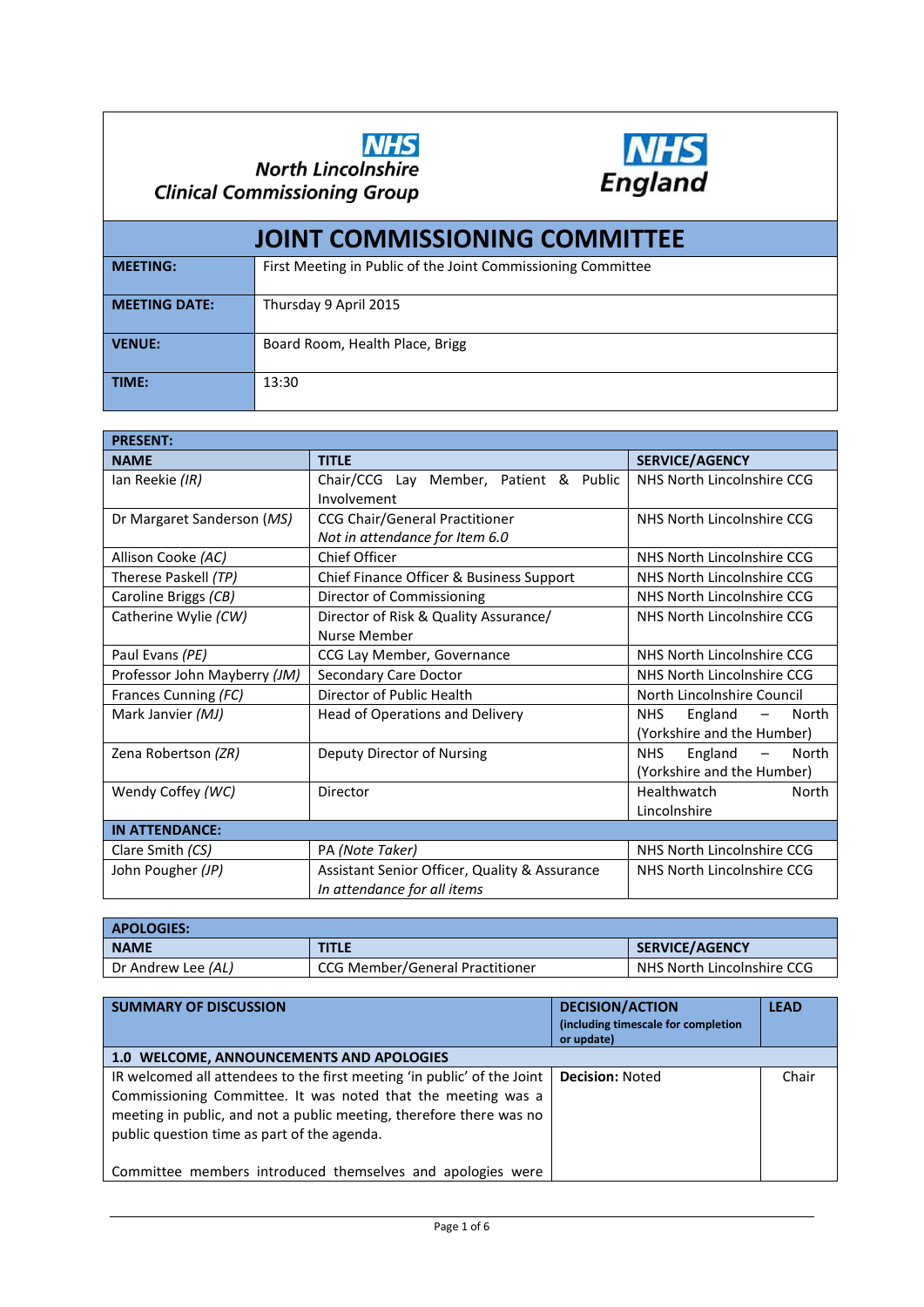| <b>SUMMARY OF DISCUSSION</b>                                                                           | <b>DECISION/ACTION</b><br>(including timescale for completion | <b>LEAD</b> |
|--------------------------------------------------------------------------------------------------------|---------------------------------------------------------------|-------------|
|                                                                                                        | or update)                                                    |             |
| noted, as detailed above. It was noted that the meeting was<br>quorate to proceed.                     |                                                               |             |
| <b>2.0 TERMS OF REFERENCE</b>                                                                          |                                                               |             |
| <b>For Ratification</b>                                                                                |                                                               |             |
| JP presented Item 2.0 and the report was taken as 'read'. The Terms                                    | <b>Decision:</b><br>The<br>Joint                              | ASOQ&A      |
| of Reference (ToR) were approved at the CCG Governing Body                                             | Commissioning Committee:                                      |             |
| meeting on 12 February 2015, and formed a key part of the CCG's                                        | Ratified the Terms of                                         |             |
| successful submission to engage in joint commissioning for primary                                     | Reference                                                     |             |
| care.                                                                                                  |                                                               |             |
|                                                                                                        |                                                               |             |
| The ToR are based (as required) on the model template as set out in                                    |                                                               |             |
| Annex D of 'Next Steps towards Primary Care Commissioning'                                             |                                                               |             |
| (November 2014), and have been developed with the support of                                           |                                                               |             |
| NHS England. They were further amended to reflect revised                                              |                                                               |             |
| guidance as set out in 'Policy Note on Joint Committees for Primary                                    |                                                               |             |
| Care Co-commissioning' (5 March 2015). The ToR were confirmed to                                       |                                                               |             |
| be in line with policy guidance by the Head of Planning and                                            |                                                               |             |
| Assurance, NHS England (North) on 17 March 2015.                                                       |                                                               |             |
| Specific areas highlighted/discussed:                                                                  |                                                               |             |
| Membership (Item 8)                                                                                    |                                                               |             |
| Representation from NHS North Lincolnshire CCG<br>$\circ$                                              |                                                               |             |
| Representation from NHS England - North<br>$\circ$                                                     |                                                               |             |
| (Yorkshire and the Humber)                                                                             |                                                               |             |
| Two representatives have been identified<br>٠                                                          |                                                               |             |
| (Mark Janvier and Zena Robertson)                                                                      |                                                               |             |
| Lay Member Chair and Vice Chair (Item 10 and 11)<br>O                                                  |                                                               |             |
| The Chair is the CCG Lay Member for<br>٠                                                               |                                                               |             |
| Patient & Public Involvement                                                                           |                                                               |             |
| The Vice Chair is the CCG Lay Member for<br>٠                                                          |                                                               |             |
| Governance                                                                                             |                                                               |             |
| Discussion took place regarding                                                                        |                                                               |             |
| the potential adverse impact                                                                           |                                                               |             |
| upon the independence of the<br>Audit Chair when he is required                                        |                                                               |             |
| to chair the Joint Commissioning                                                                       |                                                               |             |
| Committee in his capacity as vice                                                                      |                                                               |             |
| chair                                                                                                  |                                                               |             |
| Non-voting attendees (Item 12)<br>$\circ$                                                              |                                                               |             |
| A representative from Healthwatch North                                                                |                                                               |             |
| Lincolnshire                                                                                           |                                                               |             |
| Either Julia Pollock, Chair or<br>$\bullet$                                                            |                                                               |             |
| Wendy Coffey, Director would                                                                           |                                                               |             |
| attend                                                                                                 |                                                               |             |
| Director of Public Health as a member of<br>٠                                                          |                                                               |             |
| North Lincolnshire Health and Wellbeing                                                                |                                                               |             |
| Board                                                                                                  |                                                               |             |
| Frances Cunning would attend                                                                           |                                                               |             |
| Voting Arrangements (Item 14)                                                                          |                                                               |             |
| NHS England and North Lincolnshire CCG (NLCCG)<br>$\circ$                                              |                                                               |             |
| will have equal voting rights. Where a casting vote<br>is required NLCCG will have the casting vote on |                                                               |             |
| any decision pertaining to be one of the CCG's                                                         |                                                               |             |
| statutory functions. NHS England will have the                                                         |                                                               |             |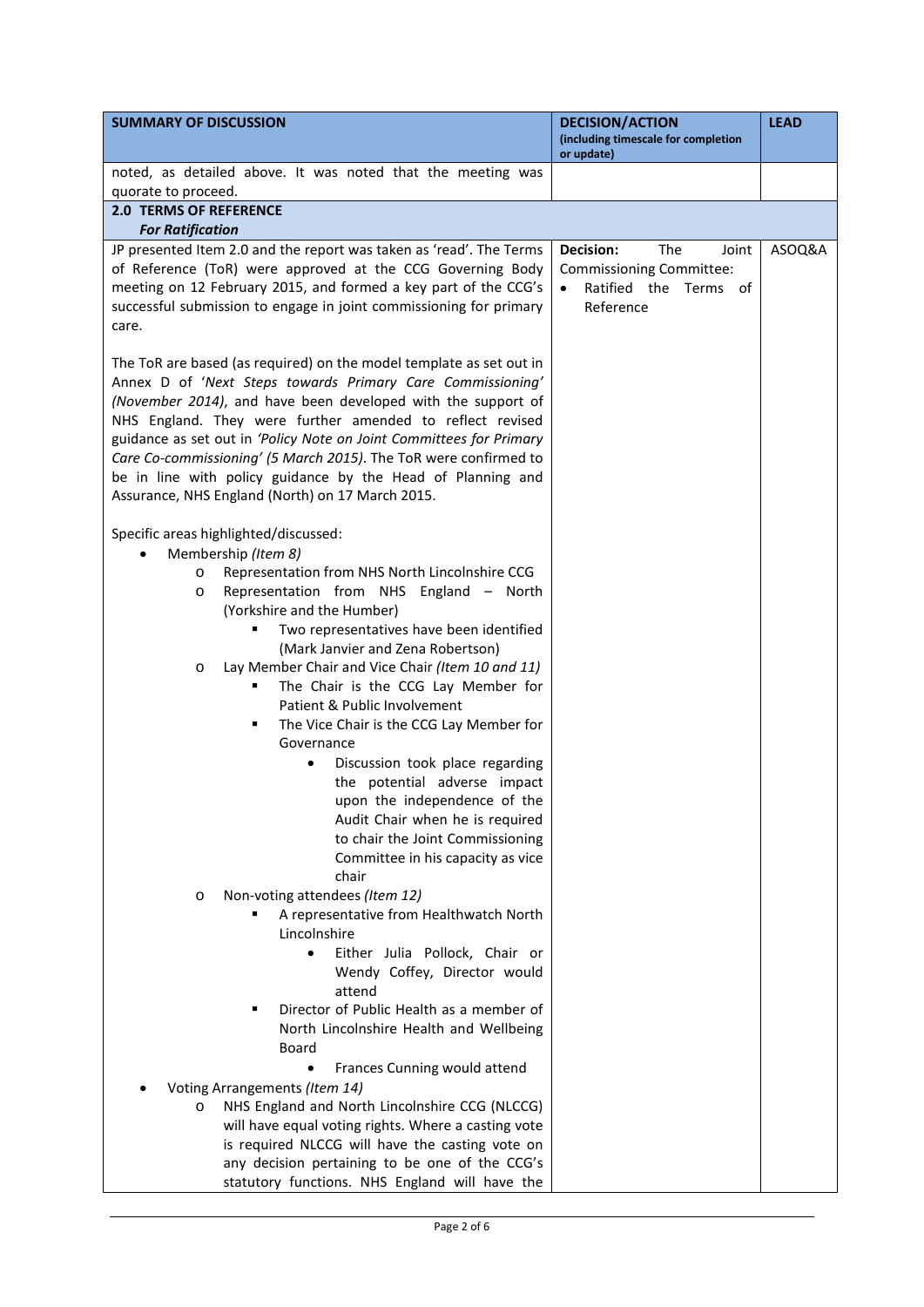| <b>SUMMARY OF DISCUSSION</b>                                                                                                                                                                                                                                                                                                                                                                                                                                                                                                                                                                                                                                                                                                                                                                                                                                                                                                                                                                                                                                                                                                                                                                                                                                                                                                                                                                                                                                                                                                                                                                                                                                                                                                                                       |                                                                                                                                                                                                                                                                                                                                                                      | <b>DECISION/ACTION</b><br>(including timescale for completion<br>or update)                                                                                                                                                                                                                                                                                                                                                                                                                                                                                        | <b>LEAD</b> |
|--------------------------------------------------------------------------------------------------------------------------------------------------------------------------------------------------------------------------------------------------------------------------------------------------------------------------------------------------------------------------------------------------------------------------------------------------------------------------------------------------------------------------------------------------------------------------------------------------------------------------------------------------------------------------------------------------------------------------------------------------------------------------------------------------------------------------------------------------------------------------------------------------------------------------------------------------------------------------------------------------------------------------------------------------------------------------------------------------------------------------------------------------------------------------------------------------------------------------------------------------------------------------------------------------------------------------------------------------------------------------------------------------------------------------------------------------------------------------------------------------------------------------------------------------------------------------------------------------------------------------------------------------------------------------------------------------------------------------------------------------------------------|----------------------------------------------------------------------------------------------------------------------------------------------------------------------------------------------------------------------------------------------------------------------------------------------------------------------------------------------------------------------|--------------------------------------------------------------------------------------------------------------------------------------------------------------------------------------------------------------------------------------------------------------------------------------------------------------------------------------------------------------------------------------------------------------------------------------------------------------------------------------------------------------------------------------------------------------------|-------------|
|                                                                                                                                                                                                                                                                                                                                                                                                                                                                                                                                                                                                                                                                                                                                                                                                                                                                                                                                                                                                                                                                                                                                                                                                                                                                                                                                                                                                                                                                                                                                                                                                                                                                                                                                                                    | casting vote on any decision pertaining to one of<br>NHS England's statutory functions, as detailed<br>under Item 5 (Role of the Joint Committee)                                                                                                                                                                                                                    |                                                                                                                                                                                                                                                                                                                                                                                                                                                                                                                                                                    |             |
|                                                                                                                                                                                                                                                                                                                                                                                                                                                                                                                                                                                                                                                                                                                                                                                                                                                                                                                                                                                                                                                                                                                                                                                                                                                                                                                                                                                                                                                                                                                                                                                                                                                                                                                                                                    |                                                                                                                                                                                                                                                                                                                                                                      |                                                                                                                                                                                                                                                                                                                                                                                                                                                                                                                                                                    |             |
| Key Responsibilities<br>3.0 CONFLICTS OF INTEREST POLICY<br>JP presented Item 3.0 and the report was taken as 'read'. The<br>Conflicts of Interest (COI) Policy had been approved by the CCG<br>Governing Body on 12 February 2015, and was a key part of the<br>CCG's successful submission to participate in joint commissioning<br>for primary care.<br>The COI Policy has been updated to help ensure that the CCG is<br>compliant with the latest national statutory guidance as set out in<br>'Managing Conflicts of Interest: Statutory Guidance for CCGs'<br>(December 2014). The guidance requires CCGs to strengthen their<br>governance arrangements in the management of COI, particularly in<br>respect to taking on increased responsibility for the commissioning<br>of primary care.<br>With joint commissioning responsibilities, the CCG will be exposed<br>to a greater number of conflicts of interest both real and perceived;<br>thus strict adherence to the policy is of key importance. Increased<br>scrutiny of corporate governance arrangements will include the on-<br>going management of COI, forming part of the CCG assurance<br>process. The Accountable Officer and Audit Chair will also be<br>required to provide direct formal attestation to NHS England that<br>the CCG complies with statutory guidance.<br>Specific areas highlighted/discussed:<br>Freedom of Information requests and information available<br>to members of the public<br>Appendix A: Commissioning Cycle and Potential Conflicts of<br>Interest<br>Joint Commissioning Committee members to complete a<br>Declaration of Interests form<br>Need to ensure that the Declaration of Interests<br>information for Joint Commissioning Committee members |                                                                                                                                                                                                                                                                                                                                                                      | Decision:<br>The<br>Joint<br><b>Commissioning Committee:</b><br>Noted the Conflicts of<br>Policy<br>Interest<br>being<br>cognisant<br>of<br>the<br>increased scrutiny of the<br>CCG's management of<br>COI in the light of taking<br>on joint responsibility for<br>commissioning<br>primary<br>medical services<br>Action: JP to contact Joint<br>Commissioning<br>Committee<br>members<br>complete<br>to<br>Declaration<br>of<br>Interests<br>forms. Information to<br>be<br>made available to members of<br>the public on the North<br>Lincolnshire CCG website | ASOQ&A      |
| <b>4.0 DECLARATION OF INTERESTS</b>                                                                                                                                                                                                                                                                                                                                                                                                                                                                                                                                                                                                                                                                                                                                                                                                                                                                                                                                                                                                                                                                                                                                                                                                                                                                                                                                                                                                                                                                                                                                                                                                                                                                                                                                |                                                                                                                                                                                                                                                                                                                                                                      |                                                                                                                                                                                                                                                                                                                                                                                                                                                                                                                                                                    |             |
|                                                                                                                                                                                                                                                                                                                                                                                                                                                                                                                                                                                                                                                                                                                                                                                                                                                                                                                                                                                                                                                                                                                                                                                                                                                                                                                                                                                                                                                                                                                                                                                                                                                                                                                                                                    | Further to the discussion under Item 3.0, IR invited members with<br>any Declarations of Interest, to make them known to the meeting.                                                                                                                                                                                                                                | <b>Decision: Noted</b>                                                                                                                                                                                                                                                                                                                                                                                                                                                                                                                                             | Chair       |
| Joint<br>Commissioning<br><b>Committee Member</b>                                                                                                                                                                                                                                                                                                                                                                                                                                                                                                                                                                                                                                                                                                                                                                                                                                                                                                                                                                                                                                                                                                                                                                                                                                                                                                                                                                                                                                                                                                                                                                                                                                                                                                                  | <b>Declaration of Interests</b>                                                                                                                                                                                                                                                                                                                                      |                                                                                                                                                                                                                                                                                                                                                                                                                                                                                                                                                                    |             |
| Ian Reekie<br>Paul Evans<br>Allison Cooke                                                                                                                                                                                                                                                                                                                                                                                                                                                                                                                                                                                                                                                                                                                                                                                                                                                                                                                                                                                                                                                                                                                                                                                                                                                                                                                                                                                                                                                                                                                                                                                                                                                                                                                          | Member of the Board of Trustees of<br>$\bullet$<br>Voluntary Action North Lincolnshire (VANL)<br>Most recent employment before retirement<br>$\bullet$<br>was as Finance Director of the Association of<br>the British Pharmaceutical Industry (ABPI)<br>Is in receipt of pensions funded by<br>$\bullet$<br>pharmaceutical companies<br>No Declaration<br>$\bullet$ |                                                                                                                                                                                                                                                                                                                                                                                                                                                                                                                                                                    |             |
| Dr Margaret Sanderson                                                                                                                                                                                                                                                                                                                                                                                                                                                                                                                                                                                                                                                                                                                                                                                                                                                                                                                                                                                                                                                                                                                                                                                                                                                                                                                                                                                                                                                                                                                                                                                                                                                                                                                                              | Partner at Trent View Medical Practice<br>$\bullet$<br>(Practice has a contract with NHS England)<br>Part of the GP Federation<br>٠                                                                                                                                                                                                                                  |                                                                                                                                                                                                                                                                                                                                                                                                                                                                                                                                                                    |             |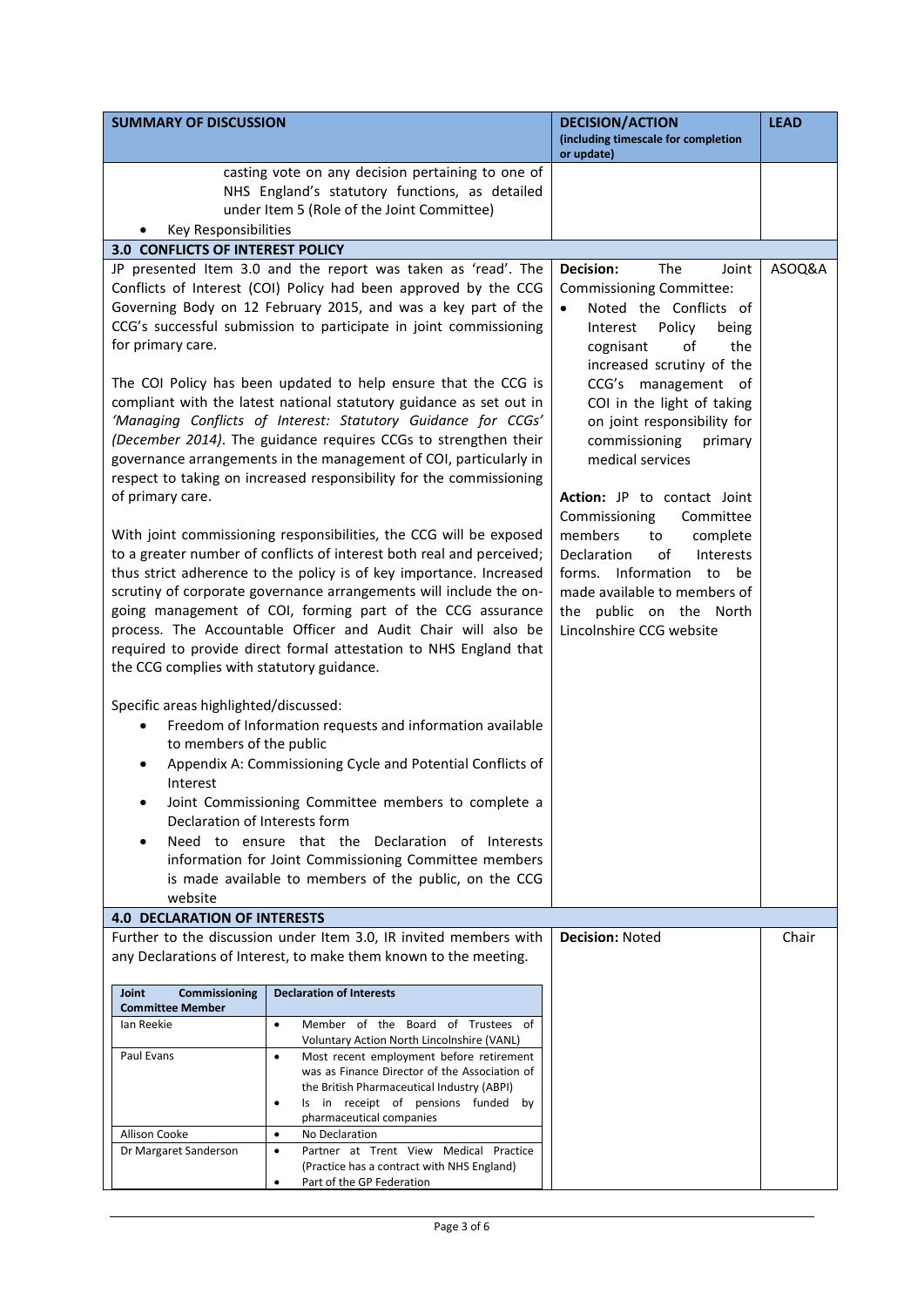| <b>SUMMARY OF DISCUSSION</b>                                                                                                |                                                                                                                                                                     | <b>DECISION/ACTION</b><br>(including timescale for completion | <b>LEAD</b> |
|-----------------------------------------------------------------------------------------------------------------------------|---------------------------------------------------------------------------------------------------------------------------------------------------------------------|---------------------------------------------------------------|-------------|
|                                                                                                                             |                                                                                                                                                                     | or update)                                                    |             |
|                                                                                                                             | Husband is a Consultant employed by<br>$\bullet$                                                                                                                    |                                                               |             |
|                                                                                                                             | Northern Lincolnshire and Goole NHS<br><b>Foundation Trust</b>                                                                                                      |                                                               |             |
| <b>Caroline Briggs</b>                                                                                                      | No Declaration<br>$\bullet$                                                                                                                                         |                                                               |             |
| Catherine Wylie                                                                                                             | No Declaration<br>$\bullet$                                                                                                                                         |                                                               |             |
| <b>Therese Paskell</b>                                                                                                      | Husband is Deputy Director of Finance for<br>٠                                                                                                                      |                                                               |             |
|                                                                                                                             | Doncaster and Bassetlaw Hospitals NHS<br><b>Foundation Trust</b>                                                                                                    |                                                               |             |
| Professor John Mayberry                                                                                                     | Medico-Legal Adviser to the General Medical<br>٠<br>Council (GMC), Health Ombudsman and a<br>number of legal practices and the Medical<br><b>Protection Society</b> |                                                               |             |
| Zena Robertson                                                                                                              | No Declaration<br>$\bullet$                                                                                                                                         |                                                               |             |
| Mark Janvier                                                                                                                | No Declaration<br>٠                                                                                                                                                 |                                                               |             |
| <b>Frances Cunning</b>                                                                                                      | Director in North Lincolnshire Council<br>$\bullet$<br>Partner works for GEMCSU and North<br>$\bullet$<br>Derbyshire CCG                                            |                                                               |             |
| Wendy Coffey                                                                                                                | Befriender for Age UK<br>$\bullet$<br>Member of a local Patient Participation<br>$\bullet$<br>Group (PPG) within a North Lincolnshire GP<br>Practice                |                                                               |             |
| John Pougher                                                                                                                | No Declaration<br>$\bullet$                                                                                                                                         |                                                               |             |
|                                                                                                                             | MS declared an interest specifically in relation to Item 6.0 (Elderly<br>Care Fund), as a GP provider of care of the elderly.                                       |                                                               |             |
|                                                                                                                             | 5.0 COMMISSIONING BUDGETS FOR GP SERVICES 2015/2016                                                                                                                 |                                                               |             |
|                                                                                                                             | TP presented Item 5.0 and the report was taken as 'read'. The                                                                                                       | Decision:<br>The<br>Joint                                     | CFO&BS      |
|                                                                                                                             | document briefed members on the CCG's overall financial                                                                                                             | Commissioning Committee:                                      |             |
|                                                                                                                             |                                                                                                                                                                     |                                                               |             |
|                                                                                                                             | envelopes for commissioning primary medical services in                                                                                                             | Noted the CCG's 2015/16<br>$\bullet$                          |             |
| 2015/2016.                                                                                                                  |                                                                                                                                                                     | Commissioning<br><b>Budgets</b>                               |             |
|                                                                                                                             |                                                                                                                                                                     | medical<br>for<br>primary                                     |             |
| It was noted that the primary care budgets, which are set following                                                         |                                                                                                                                                                     | services                                                      |             |
| reference to the Finance Plan funding envelopes, will form part of                                                          |                                                                                                                                                                     |                                                               |             |
|                                                                                                                             | the monthly CCG Finance Report which is presented to public CCG                                                                                                     | Action: NHS England to share                                  |             |
| Governing Body meetings.                                                                                                    |                                                                                                                                                                     | with the Joint Commissioning                                  |             |
|                                                                                                                             |                                                                                                                                                                     | Committee the budgets they                                    |             |
|                                                                                                                             | It was agreed that NHS England would share with the Joint                                                                                                           | manage<br>for<br>the                                          |             |
|                                                                                                                             | Commissioning Committee the budgets they manage for the                                                                                                             | of primary<br>commissioning                                   |             |
|                                                                                                                             | commissioning of primary medical services in North Lincolnshire,                                                                                                    | medical services<br>in —<br>North                             |             |
| once disaggregated.                                                                                                         |                                                                                                                                                                     | Lincolnshire<br>once                                          |             |
|                                                                                                                             |                                                                                                                                                                     | disaggregated                                                 |             |
|                                                                                                                             | 6.0 ELDERLY CARE FUND ALLOCATION 2015/2016                                                                                                                          |                                                               |             |
|                                                                                                                             | MS declared an interest specifically in relation to Item 6.0 (Elderly                                                                                               | Decision:<br>The<br>Joint                                     | <b>DoC</b>  |
|                                                                                                                             | Care Fund), as a GP provider of care of the elderly. It was agreed                                                                                                  | <b>Commissioning Committee:</b>                               |             |
|                                                                                                                             | that MS would leave the room for the discussion. MS left the room.                                                                                                  | Received and noted the<br>$\bullet$                           |             |
|                                                                                                                             |                                                                                                                                                                     | update on the progress of                                     |             |
|                                                                                                                             | CB presented Item 6.0 and the report was taken as 'read'. The                                                                                                       | the Elderly Care Fund                                         |             |
|                                                                                                                             |                                                                                                                                                                     | during 2014/2015                                              |             |
| document provided an overview of progress made to date on the                                                               |                                                                                                                                                                     |                                                               |             |
| implementation of the Elderly Care Fund (ECF) during 2014/2015.                                                             |                                                                                                                                                                     | Agreed that the<br><b>ECF</b><br>enhanced                     |             |
| The Joint Commissioning Committee was asked to approve<br>finalisation of an enhanced service specification to be discussed |                                                                                                                                                                     | service                                                       |             |
|                                                                                                                             | with the Local Medical Committee (LMC). In addition, the                                                                                                            | specification<br>for                                          |             |
|                                                                                                                             |                                                                                                                                                                     | 2015/2016 (to be funded                                       |             |
|                                                                                                                             | Committee was asked to approve further work to establish the                                                                                                        | through the committed                                         |             |
|                                                                                                                             | feasibility of the suggestions contained within the report for                                                                                                      | £3 per head of population                                     |             |
|                                                                                                                             | commissioning services at scale, to support practices in care of the                                                                                                | to practices) be finalised                                    |             |
| elderly.                                                                                                                    |                                                                                                                                                                     | and discussed with the                                        |             |
|                                                                                                                             |                                                                                                                                                                     | Local Medical Committee                                       |             |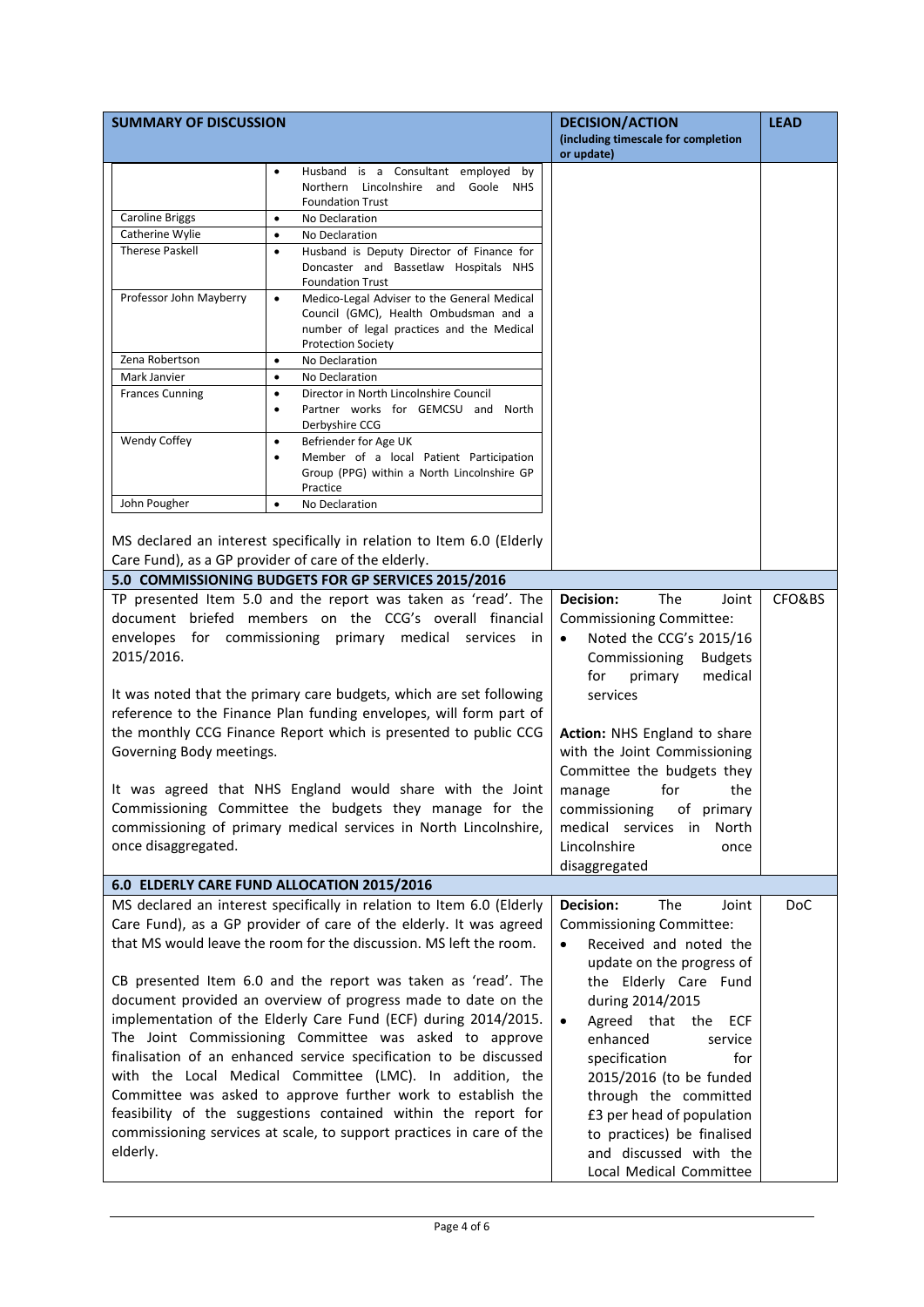| <b>SUMMARY OF DISCUSSION</b>                                                                                                                                           |                                                                                                                                                                                                                                                                                                                                                                                                                                                                                                                                                                                                                                                                                                                                                                                                                                                                                                                                                                                                                                            | <b>DECISION/ACTION</b><br>(including timescale for completion                                                                                                                                                                                                                                                                                                                                                                                       | <b>LEAD</b> |
|------------------------------------------------------------------------------------------------------------------------------------------------------------------------|--------------------------------------------------------------------------------------------------------------------------------------------------------------------------------------------------------------------------------------------------------------------------------------------------------------------------------------------------------------------------------------------------------------------------------------------------------------------------------------------------------------------------------------------------------------------------------------------------------------------------------------------------------------------------------------------------------------------------------------------------------------------------------------------------------------------------------------------------------------------------------------------------------------------------------------------------------------------------------------------------------------------------------------------|-----------------------------------------------------------------------------------------------------------------------------------------------------------------------------------------------------------------------------------------------------------------------------------------------------------------------------------------------------------------------------------------------------------------------------------------------------|-------------|
|                                                                                                                                                                        |                                                                                                                                                                                                                                                                                                                                                                                                                                                                                                                                                                                                                                                                                                                                                                                                                                                                                                                                                                                                                                            | or update)                                                                                                                                                                                                                                                                                                                                                                                                                                          |             |
| Specific areas highlighted/discussed:<br>Local Context (page 2)<br>٠<br>$\circ$<br>Practices for 2014/2015<br>O<br>Summary of progress to date (pages 3 & 4)<br>O<br>O | The GP contract for 2014/2015 secured specific arrangements<br>for all patients aged 75 and over to have a 'named accountable<br>GP', and for those patients who need it, to have a<br>comprehensive and coordinated package of care developed<br>North Lincolnshire CCG made the decision to commit<br>the total £5 per head of population ECF budget to GP<br>Practices were informed during the course of<br>2014/2015 that a minimum of £3 per head of<br>population of the ECF budget would be committed to<br>GP Practices for 2015/2016. This was to allow forward<br>planning/recruitment to support the delivery of<br>practice plans during 2015/2016<br>Overview/Summary of outcomes to date (page 3)<br>At the Council of Members meeting in January 2015, a<br>request was made for volunteers to meet and discuss<br>the development of an outcomes based service<br>specification for the ECF 2015/2016<br>The meeting took place in February 2015. As a result of<br>this meeting, an outcomes based service specification | (LMC)<br>Approved further work to<br>$\bullet$<br>establish the feasibility of<br>the<br>suggestions<br>for<br>commissioning services at<br>scale to support practices<br>in care of the elderly<br>(based on the remaining<br>£2<br>head<br>οf<br>per<br>population)<br>Action: ECF enhanced service<br>specification for 2015/2016 to<br>be presented to a future<br>of<br>the<br>meeting<br>Joint<br>Commissioning Committee for<br>ratification |             |
| the Local Medical Committee<br>O<br>(£2 per head of population)<br>٠<br>Support<br>Community Nursing (page 4)<br>O<br>care<br>Better Care Fund (BCF)                   | is currently being finalised, ready for discussion with<br>Suggestions have been put forward for consideration<br>by the Council of Members (COM) and the CCG, as<br>possible system wide primary care support services. If<br>approved, they will inform the commissioning<br>intentions for the utilisation of the unallocated fund<br>North Lincolnshire Falls Prevention Service<br><b>Community Based Geriatric Clinics</b><br>Dementia/Cognitive Impairment Community<br><b>Community Nursing</b><br>Discussion took place as to whether the work to date during<br>2014/2015 had been effective, and how it was being measured,<br>to ensure investment has benefit and is reducing admissions<br>It was noted that a review of the current service, with<br>GP input, was taking place, to ensure that community<br>nursing is responsive to the changing needs of primary                                                                                                                                                         |                                                                                                                                                                                                                                                                                                                                                                                                                                                     |             |
| O                                                                                                                                                                      | Building on integrated locality teams                                                                                                                                                                                                                                                                                                                                                                                                                                                                                                                                                                                                                                                                                                                                                                                                                                                                                                                                                                                                      |                                                                                                                                                                                                                                                                                                                                                                                                                                                     |             |
|                                                                                                                                                                        | 7.0 QUALITY OF GP SERVICES: SOURCES OF ASSURANCE                                                                                                                                                                                                                                                                                                                                                                                                                                                                                                                                                                                                                                                                                                                                                                                                                                                                                                                                                                                           |                                                                                                                                                                                                                                                                                                                                                                                                                                                     |             |
| within the CCG governance structure.                                                                                                                                   | CW presented Item 7.0 and the report was taken as 'read'. The<br>document provided details of the current methods of assurance<br>monitoring in relation to the quality of services provided by Primary<br>Care in North Lincolnshire. The report described the sources of<br>assurance that are currently collated, and their reporting framework                                                                                                                                                                                                                                                                                                                                                                                                                                                                                                                                                                                                                                                                                         | Decision:<br>The<br>Joint<br><b>Commissioning Committee:</b><br>Received and noted the<br>$\bullet$<br>Quality of GP Services:<br>Sources<br>οf<br>Assurance<br>report                                                                                                                                                                                                                                                                              | DoR&QA      |